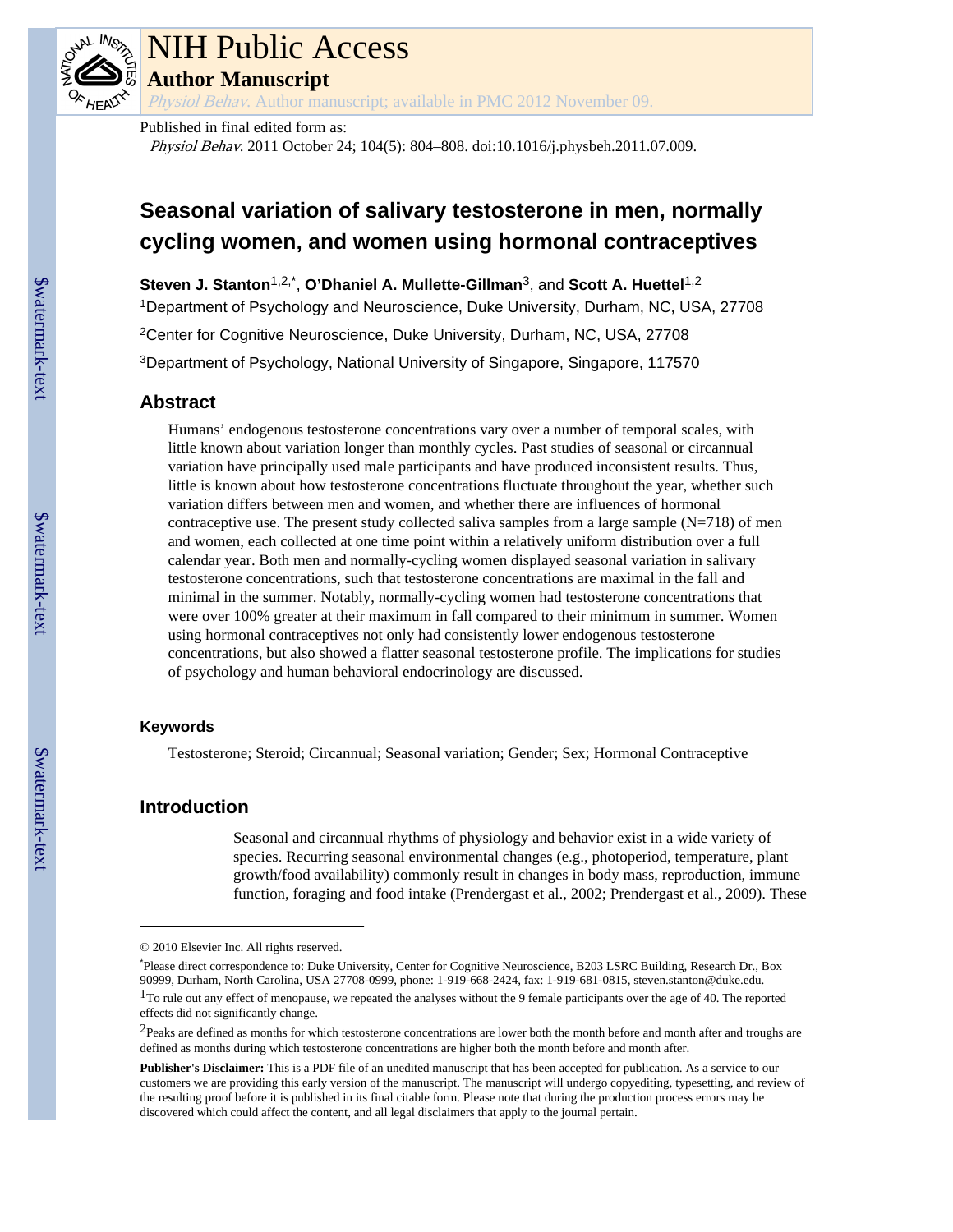seasonally-driven changes in behavior track changes in physiology that are often regulated by the endocrine system. Testosterone has been shown to follow a seasonal rhythm in many species – particularly in males (Bubenik et al., 1982; Courty & Dufaure, 1982; Dabbs, 1990a; Michael & Bonsall, 1977) – that can promote changes in behavior (e.g., aggression, mating) (Prendergast et al., 2009; Wingfield et al., 1990). Some evidence links seasonal variation in testosterone to seasonal changes in human behavior (Kimura & Hampson, 1994) and physiology, such as waist-to-hip ratio (Svartberg et al., 2003a; van Anders et al., 2006). Since a number of behaviors are linked to testosterone in humans (e.g., cognitive abilities, Moffat & Hampson, 1996; e.g., power and dominance competition, Stanton et al., 2009; Stanton & Schultheiss, 2009; e.g., relationship status and sexual intercourse, van Anders & Goldey, 2010; van Anders et al., 2007), accurately characterizing seasonal variation in humans' testosterone concentrations would have important implications for understanding seasonal variation in human behavior.

Like many mammals, humans' endogenous testosterone concentrations systematically vary over temporal scales ranging from days (Dabbs & de La Rue, 1991; Dabbs, 1990b), to months (Dabbs & de La Rue, 1991), to the lifespan (Dabbs, 1990a). While testosterone variation at short time scales (e.g., diurnal variation) is relatively well understood, the nature of long-time-scale variation (seasons and years) is much less well documented, particularly with regard to women. The few studies to be completed in humans have reported inconsistent findings and principally used male subjects. Not only have some found evidence of seasonal variation and some not, there are also inconsistencies in the peak and trough months of testosterone concentrations (Svartberg et al., 2003b). While the majority of studies report that testosterone concentrations peak in the fall for men (e.g., Moffat  $\&$ Hampson, 2000; van Anders et al., 2006), other have reported peaks during other months of the year (e.g., Perry et al., 2000; Valero-Politi & Fuentes-Arderiu, 1998). Inconsistencies in prior findings may have resulted from the varied nature of different studies: some used atypical populations (e.g., prepubertal children, Bellastella et al., 1983; elderly men, Perry et al., 2000), used participants of only one sex (Dabbs, 1990a; Garde et al., 2000), or collected samples over less than a full year (Wisniewski & Nelson, 2000). Thus, the specific nature of the seasonal variation in humans' testosterone concentrations remains poorly characterized.

Studies of women's seasonal variation in testosterone are rare and have had conflicting findings. Considering the four existing studies of women: Garde and colleagues (2000) found that serum testosterone peaked in summer months, both van Anders and colleagues (2006) and Wisniewski and Nelson (2000) found salivary testosterone peaked in the fall, and Moffat and Hampson (2000) found no significant seasonal variation. Moreover, commonlytaken exogenous hormone treatments that affect sex steroid production and release, such as oral contraceptives, could be associated with alteration of seasonal testosterone variation in women. Hormonal contraceptive use is associated with suppression of women's endogenous testosterone concentrations (Edwards & O'Neal, 2009; Schultheiss et al., 2005), as well as menstrual cyclicity of other steroids of ovarian origin, i.e., estradiol and progesterone (Johnson & Everitt, 2000).

Because of these effects of hormonal contraceptives on endogenous steroids, there is an ongoing debate within human behavioral endocrinology regarding the inclusion or exclusion of female human subjects on the basis of their use of exogenous hormonal contraception. Josephs (2009) argued that not only should all female participants be included in such studies, but that the field would benefit from trying to understand the effects of specific hormonal contraceptives on behavior and endocrine physiology. In contrast, since hormonal contraceptives are associated with reduced endogenous concentrations of steroid hormones including testosterone (Edwards & O'Neal, 2009; Schultheiss et al., 2005; Stanton & Edelstein, 2009), others researchers have argued that normally-cycling women and women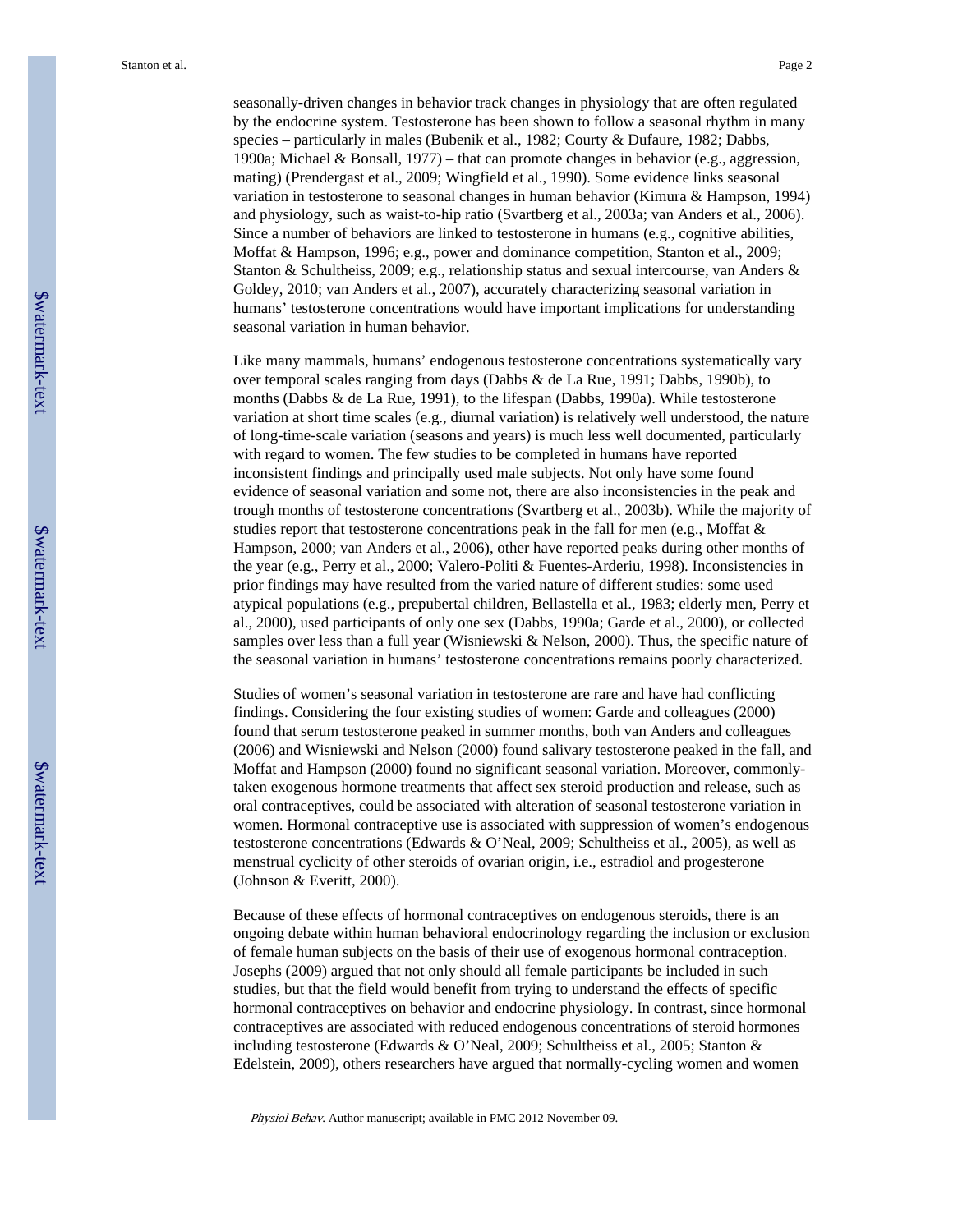taking hormonal contraceptives should be treated as fundamentally different and analyzed separately, or hormonal contraceptive users should be excluded entirely from analyses (Moffat & Hampson, 2000; van Anders & Goldey, 2010; van Anders et al., 2006). Some studies have found that hormonal contraceptive use is associated with alteration of the relationship between basal testosterone and behavior (Bancroft et al., 1991; Greco et al., 2007) and testosterone reactivity to social interactions (López et al., 2009) , while others have not (Edwards & O'Neal, 2009). The extent to which hormonal contraceptive use alters other aspects of systematic variation in testosterone, e.g., seasonal variation, will further inform research on the behavioral correlates of testosterone in women. Thus, seasonal variation in women – whether using or not using hormonal contraceptives – remains an open and important topic for study.

The present study aimed to describe the seasonal variability in endogenous testosterone for both men and women, and also aimed to document effects of hormonal contraceptive use on said variability in women. We hypothesized that both men and normally-cycling women would show seasonal variation in testosterone concentrations. Furthermore, we hypothesized that hormonal contraceptive use would not only be associated with a reduction in women's endogenous testosterone concentrations, but would also be associated with a reduction in the peak-to-trough seasonal variation.

#### **Methods**

#### **Participants**

Seven hundred eighteen participants (299 men and 419 women; age range 18-66y;  $M =$  $22.7y$ ,  $SD = 5.9y$ ) were recruited via flyers and through online subject participation websites. All participants provided informed consent under a protocol approved by the Duke University Medical Center Institutional Review Board. Participants with testosterone concentrations greater than 3 SDs from the mean within sex ( $N = 13$ ) or with testosterone measurement coefficients of variation (CV) greater than 50% were excluded from all analyses ( $N = 15$ ). 3 participants had both  $CV > 50\%$  and testosterone  $> 3SDs$  from the mean; i.e., 25 total participants were excluded for these 2 exclusionary criteria. 5 women did not report their hormonal contraceptive status and were omitted from the analyses. Thus, the total number of excluded participants was 30 and the final sample consisted of 688 participants (296 men, 262 normally-cycling women, and 130 women taking hormonal contraceptives).

#### **Procedure**

Our experiment employed a cross-sectional design in which participants were tested during a single session at a single time (time range of sessions: 13:00h to 18:00h). During an experimental session, participants first provided a saliva sample and then completed questionnaires and economic decision-making tasks unrelated to this report. Aspects of the behavioral data are reported elsewhere (Stanton et al., 2011). Female participants also provided information regarding whether or not they were currently using hormonal contraceptives.

#### **Salivary sampling**

For saliva collection, participants used a stick of sugar-free Trident original chewing gum to stimulate saliva flow and collected up to 7.5 mL of saliva in a sterile polypropylene vial (Dabbs, 1991; Schultheiss & Stanton, 2009). Participants discarded the chewing gum after saliva collection. Participants' collection vials were sealed immediately and placed in frozen storage at the end of the session. Samples were freed from mucopolysaccarides and other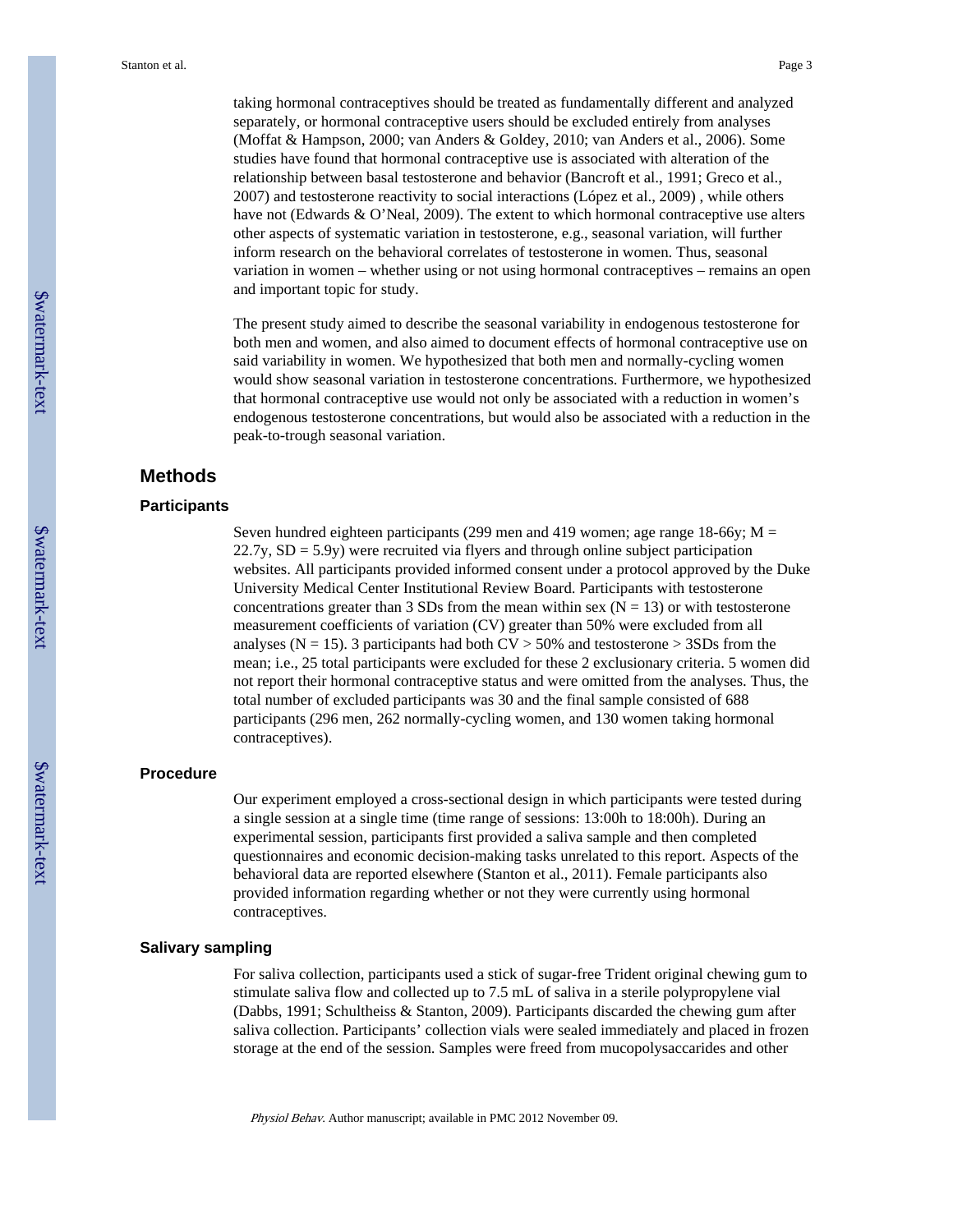residuals by three freeze-thaw cycles followed by centrifugation (see Schultheiss & Stanton, 2009).

#### **Testosterone Assays**

Salivary hormone concentrations were assessed with solid-phase Coat-A-Count<sup>125</sup>I radioimmunoassays for testosterone (TKTT) provided by Siemens Healthcare Diagnostics, Los Angeles, CA. To determine salivary hormone concentrations, we prepared water-based dilutions of all standards and controls. Four hundred  $\mu$ L of the saliva samples, standards, and controls were pipetted into antibody-coated tubes. All tubes were allowed to incubate overnight. One mL radio-labeled tracer was added to each tube following overnight incubation, and then all tubes were again incubated overnight. Finally, tubes were aspirated and counted for 3 minutes (see Schultheiss & Stanton, 2009 for details). Assay reliability was evaluated by including control samples in each assay (Bio-Rad Lyphochecks from Bio-Rad Laboratories, Hercules, CA). For samples of known concentration (45 pg/mL and 115 pg/mL), inter-assay CVs were 10.4% and 6.3%, respectively. Analytical sensitivity  $(B_0 - 3)$ SD) was 1.34 pg/mL. All saliva samples were counted in duplicate and had a mean intraassay CV of 9.97%.

#### **Data Analysis**

SYSTAT 12.0 statistical software was used for all statistical analyses. Descriptive statistics are shown as mean  $(\pm SD)$ , unless otherwise noted.

#### **Results**

Table 1 reports the means, standard deviations and number of participants by month of endogenous testosterone concentrations for men, normally-cycling women, and women taking hormonal contraceptives. The grand means of testosterone were: Men ( $N = 296$ ),  $M =$ 77.5 ( $\pm$  25.0) pg/mL; Normally-cycling women (N = 262),  $M$  = 13.3 ( $\pm$  5.6) pg/mL; Women taking hormonal contraceptives (N = 130),  $M = 8.5 \ (\pm 3.6)$  pg/mL.

Likely due to the small window of time of day during which saliva was collected (Liening et al., 2010), testosterone was not related to time of saliva collection for either men,  $r(275)$  = 0.02,  $p = 0.80$ , or women,  $r(381) = -0.02$ ,  $p = 0.70$ . For some participants, time of day for their saliva sample was not recorded. As a function of those missing time of day data, the degrees of freedom are slightly reduced for the reported correlations. This result stands in contrast to within-subjects designs in humans that have consistently shown that testosterone is subject to diurnal decline across the entire day (Brambilla et al., 2009; Brown et al., 2008; Dabbs & de La Rue, 1991; Dabbs, 1990b; Riad-Fahmy et al., 1982), which is consistent across many mammalian species. Due to our between-subjects design, it is likely that the large between-subjects variability of testosterone levels (Stanton, 2011) overshadowed the detection of diurnal decline. The time-of-day variable was omitted from all subsequent analyses due to a lack of significant effects.

First, we used month of the year as our independent variable to predict men's testosterone concentrations. ANOVA showed a significant effect of month on testosterone concentrations,  $F(11, 284) = 4.23$ ,  $p < 0.001$  (Fig. 1; see Table 1 for pairwise comparisons between months). We then used progressive polynomial regression in an effort to characterize the nature of the effect of month on testosterone. Testing linear, quadratic, and cubic regression effects, the quadratic model showed the best fit of the data,  $F(2, 293) =$ 16.75,  $p < 0.001$ , and the effect of quadratic factor was,  $β = 1.38$ ,  $t = 5.65$ ,  $p < 0.001$ . This shows that testosterone concentrations were higher in the fall, peaked in December, and were lowest in the late winter and spring (Fig. 1). Following van Anders et al. (2006),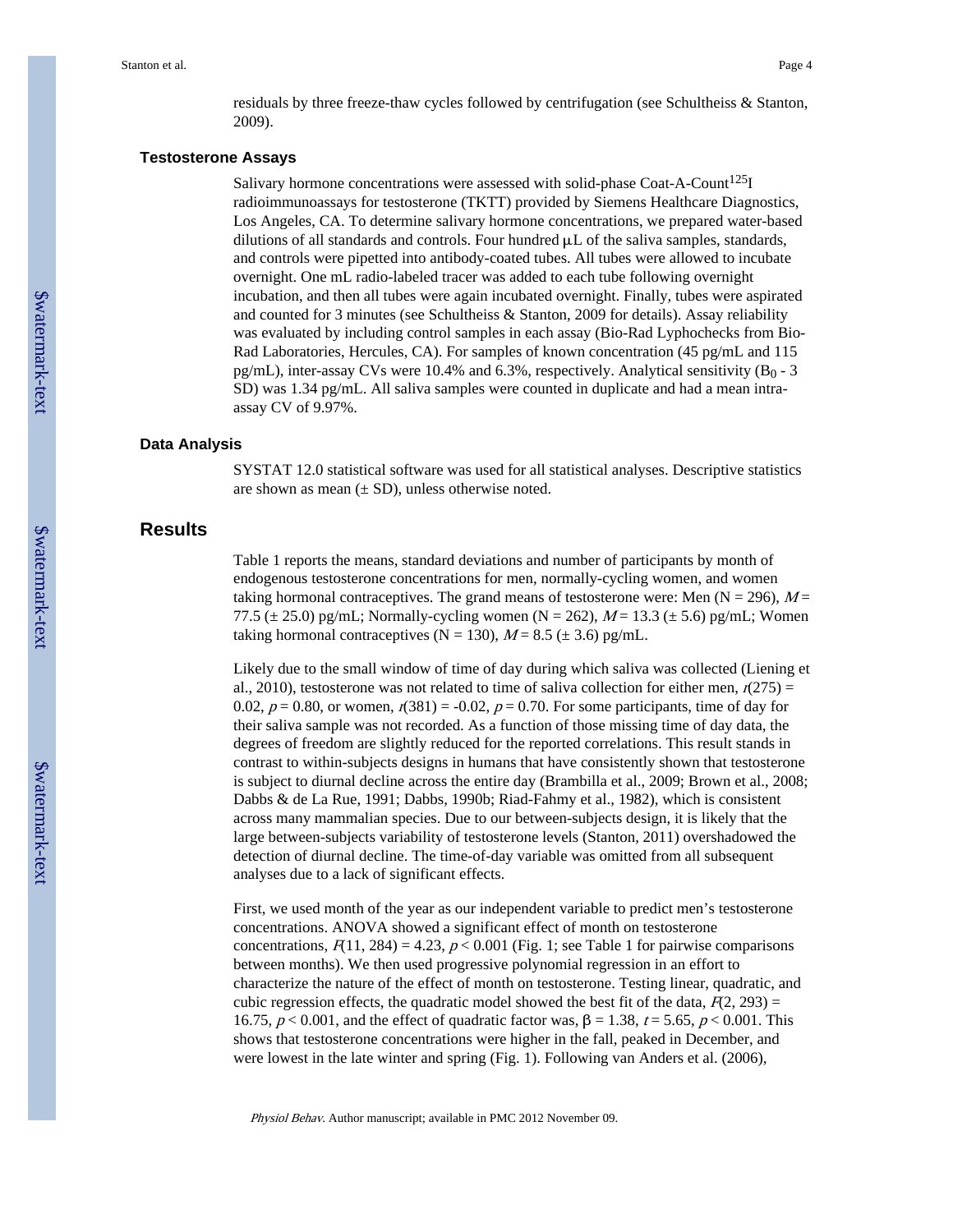seasons were based on solstices as follows: Fall (October-December), Winter (January-March), Spring (April-June), Summer (July-September).

ANOVA was used to compare testosterone concentrations between normally-cycling women and women using hormonal contraceptives while collapsing across month. The use of hormonal contraceptives was associated with lower testosterone concentrations,  $F(1, 390)$  $= 81.40, p < 0.001$ , as shown in past studies (Edwards & O'Neal, 2009; Schultheiss et al., 2005). We then separately tested the effects of month on testosterone for women who are normally-cycling and for those taking hormonal contraceptives.

For normally-cycling women, ANOVA showed a significant effect of month on testosterone concentrations,  $F(11, 250) = 4.42$ ,  $p < 0.001$  (see Table 1 for pairwise comparisons between months). Testing linear, quadratic, and cubic regression effects, the quadratic model showed the best fit of the data,  $F(2, 259) = 15.05$ ,  $p < 0.001$ , and the effect of the quadratic factor was,  $\beta$  = 1.29, t = 5.21,  $p$  < 0.001<sup>1</sup>. In contrast, for women taking hormonal contraceptives, ANOVA showed only a trend effect of month on testosterone concentrations,  $F(11, 118) =$ 1.66,  $p = 0.09$  (see Table 1 for pairwise comparisons between months), yet the quadratic model still showed a significant fit of the data,  $F(2, 127) = 4.73$ ,  $p = 0.01$ , and the effect of quadratic factor was,  $\beta = 1.17$ ,  $t = 3.06$ ,  $p = 0.003$ . However, after collapsing over contraceptive use and adding second-order interactions to the regression model, the interaction of contraceptive use by quadratic effect of month did not reach significance,  $\beta$  = 1.18,  $t = 1.73$ ,  $p = 0.08$ . This suggests, but does not demonstrate, a potential difference in the nature of the quadratic effect such that seasonal variation is more pronounced in normallycycling women (Fig.1, Table 1); improved statistical power would aid in testing this difference in future studies. In contrast, the interaction of gender by quadratic effect of month for men and normally-cycling women (using testosterone values standardized within sex) was not significant,  $\beta$  = -0.03, t = -0.06, p = 0.95, which demonstrates that the nature of the quadratic effect was similar for normally-cycling women and men; i.e. those without exogenous hormone manipulation (Fig.1, Table 1).

Table 1 reveals that for women taking hormonal contraceptives, there are fewer months that show statistically significant differences in testosterone concentrations as compared to normally-cycling women, which reflects a flatter annual profile of testosterone. Our sample included fewer women on hormonal contraceptives than normally-cycling women, and this smaller sample size made the detection of statistically significant differences between months less likely in women using hormonal contraceptives as a function of reduced test power. Nevertheless, it is worth noting that the peak-to-trough amplitude (peak month testosterone concentration minus trough month testosterone concentration) for normally cycling women was 9.5 pg/mL, which is more than twice as large as the 4.1 pg/mL peak-totrough amplitude for women taking hormonal contraceptives.

### **Discussion**

Our first hypothesis that men and normally-cycling women would show significant seasonal variation in salivary testosterone concentrations was affirmed. Men had peak concentrations of testosterone in the fall and lowest concentrations of testosterone in the spring, which is generally consistent with past reports (Dabbs, 1990a; Svartberg et al., 2003b). Normallycycling women showed a pattern of seasonal variation in testosterone that was similar to men, but they reached a peak annual testosterone concentration 2 months earlier (Oct.) than did men (Dec.). Similarly, van Anders and colleagues (2006) also found that normallycycling women had peak testosterone concentrations in the fall when compared to the other seasons. Yet as a function of their smaller sample size, van Anders and colleagues (2006) were unable to characterize significant differences at a month-to-month concentration for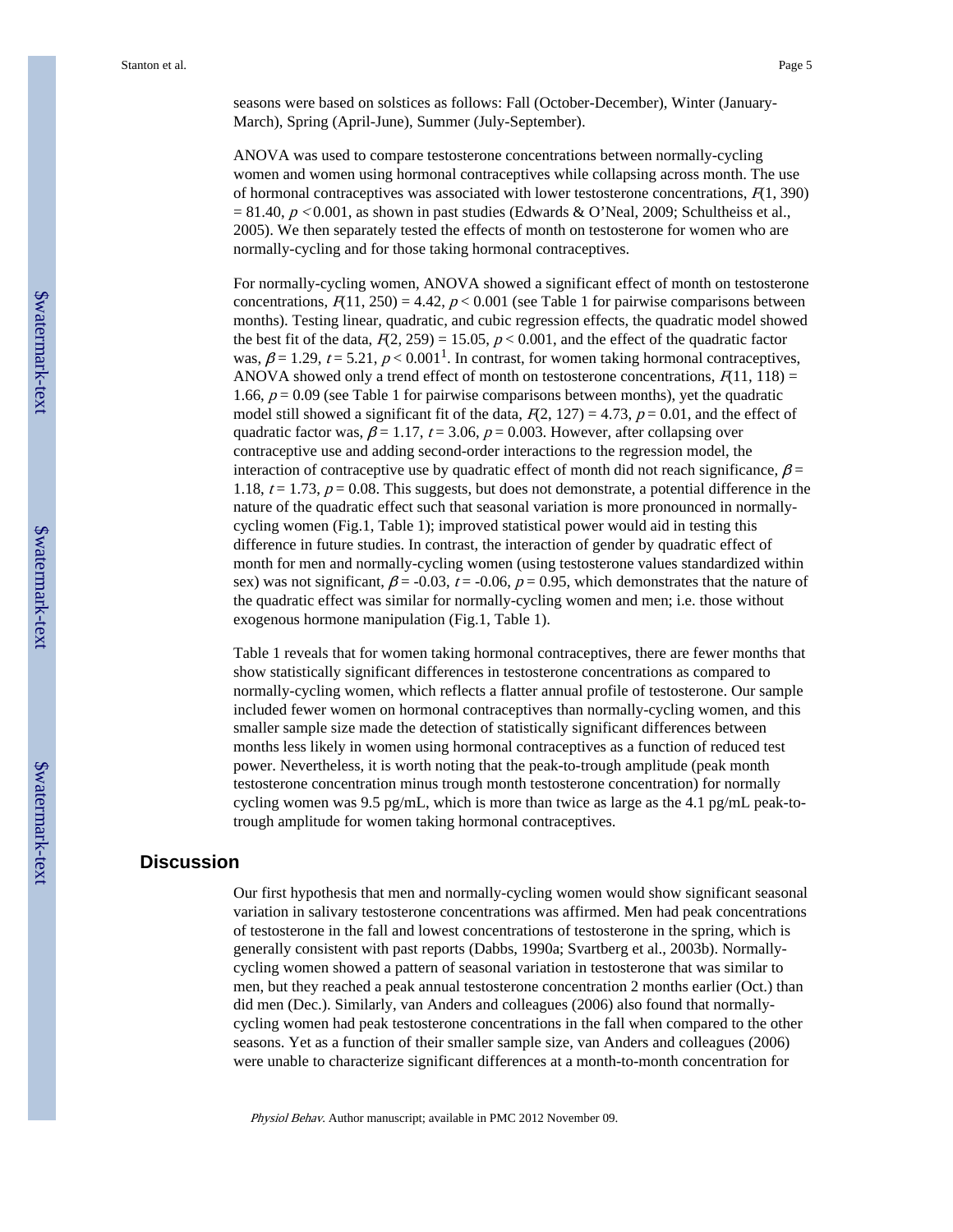normally-cycling women. In contrast, the present data are able to show that several spring months reflect significantly lower concentrations of testosterone than months in the fall and winter for normally-cycling women. Specifically, concentrations of testosterone were over 100% greater at peak (Oct.) compared to trough (Apr.) for normally-cycling women.

We found that the use of hormonal contraceptives was associated not only with lower endogenous testosterone concentrations (Edwards & O'Neal, 2009; Liening et al., 2010), but also that the use of hormonal contraceptives is associated with changes in the nature of the seasonal variation of testosterone in multiple ways. First, hormonal contraceptives are associated a reduction of the amplitude of peak to trough seasonal variation, much as they suppress endogenous variation in estradiol and progesterone over the menstrual cycle. Second, hormonal contraceptives appear to be associated with less consistent month-tomonth variation, with more peaks and troughs<sup>2</sup> within a year (Fig. 1). Together, the present data are the first to show that the seasonal profile of testosterone for women taking hormonal contraceptives is qualitatively different in multiple respects compared to that of normallycycling women.

While our findings are statistically robust and novel, the present study is not without some limitations. First, using a longer data collection period of 2 or more full years would allow for the characterization of true circannual rhythm of testosterone via the inclusion of 2 full annual cycles. Animal studies of circannual rhythms have done this, with periods of data collection extending for several years (Prendergast et al., 2009), but such lengthy periods of data collection are exceptionally difficult and costly for studies of human subjects. Second, a longitudinal design (rather than the presently employed cross-sectional design) would provide greater control for inter-subject variability that adds noise to between-subjects designs. Additionally, in spite of our large sample size by human research standards, an even larger sample would further reduce variability in and add clarity to the true effects of season on testosterone concentrations, and this is particularly true with regard to increasing sample size for women using hormonal contraceptives. We will also note that our data were collected from principally younger adults (only 14 out of 688 subjects were over age 40) and in a climate that has significant seasonal variation in temperature. The extent to which our findings would generalize to more tropical climates and to all age ranges is unknown. Lastly, our participants were largely drawn from a community that has many individuals affiliated with local universities and schools (e.g., students, staff); such individuals may have different seasonal influences than those drawn from different populations (e.g., farming communities). Thus, future work on seasonal variability of testosterone in humans would benefit from larger sample sizes, collecting data longitudinally and over multiple years, as well as generalization to different populations and geographic regions.

The present findings have implications for future research on human behavioral endocrinology. First, accounting for seasonal variation in testosterone has the potential to reduce noise in data analysis thus clarifying relationships between testosterone and behavior. Second, the present study adds to a growing literature that demonstrates how hormonal contraceptive use is associated with alteration of natural variation of testosterone along multiple temporal scales, which may have implications for relationships between testosterone and behavior. Third, it is plausible that certain behaviors or aspects of physiology would vary over the course of the year, as a function of the activational effects of increasing or decreasing concentrations of testosterone. Thus, a conclusive characterization of the multiple rhythms of testosterone is essential. There are several other behaviors that are linked to testosterone and have also been demonstrated to follow patterns of seasonal variation, yet few have demonstrated mediation of the behavioral effects by variation in testosterone. For example, mating and conception has been shown to follow a seasonal rhythm in humans (Rizzi & Dalla-Zuanna, 2007), but this has not been shown to be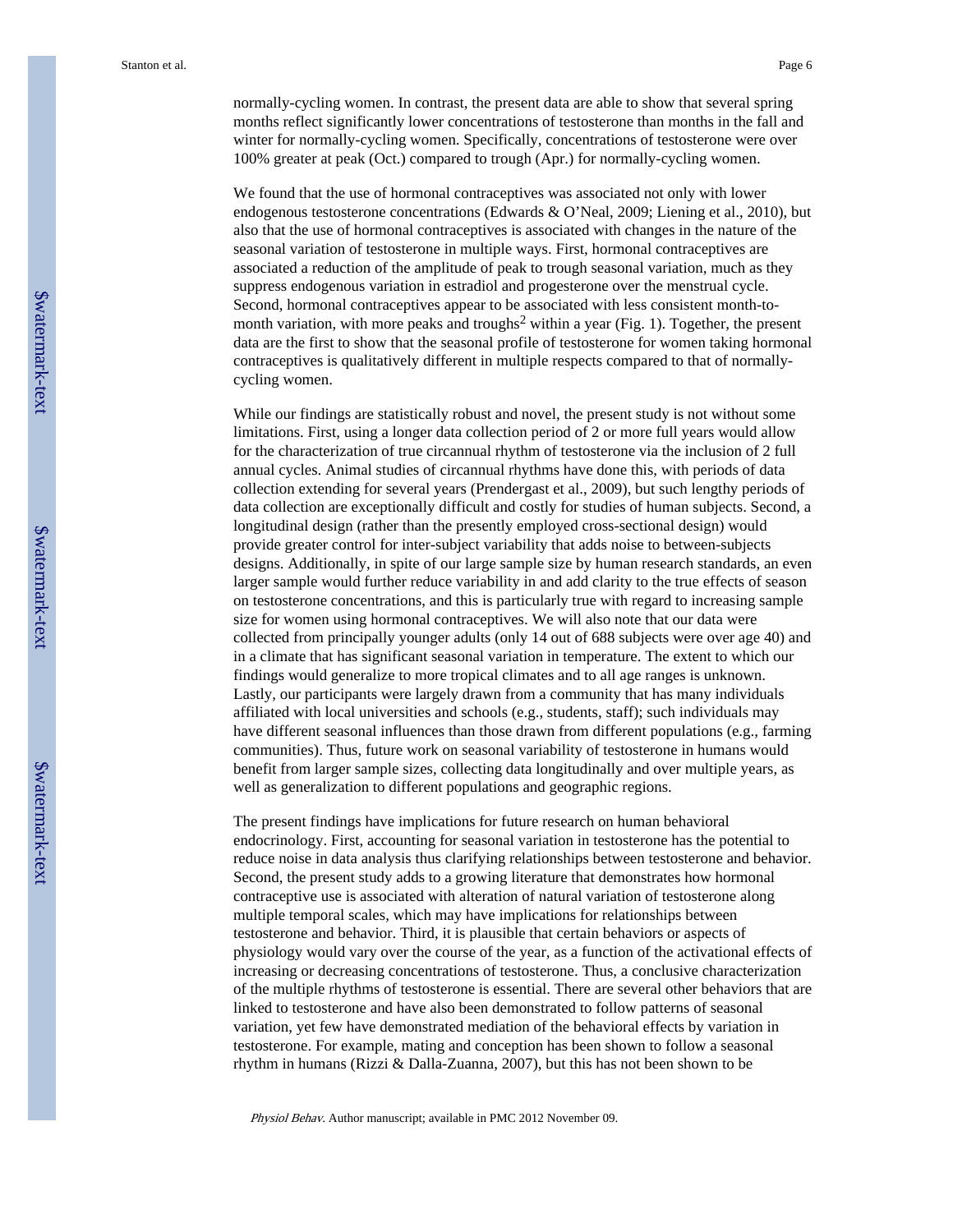conclusively mediated by seasonal variation in testosterone. The extent to which seasonal variation in humans' testosterone concentrations might account for seasonal variation in other behaviors (e.g., aggression and dominance), cognitive processes (e.g., Kimura & Hampson, 1994), or aspects of psychopathology (e.g., seasonal affective disorder) is an open and important question for future research.

#### **Acknowledgments**

This research was supported by a Duke Institute for Brain Sciences Incubator Award (to S.A.H.), NIMH grant RC1-088680 (to S.A.H.), and the McClelland Postdoctoral Fellowship from the Hay Group (to S.J.S.). We thank R. Edward McLaurin and Rosie Phillips for their assistance with testing participants.

### **References**

- Bancroft J, Sherwin BB, Alexander GM, Davidson DW, Walker A. Oral contraceptives, androgens, and the sexuality of young women: II. The role of androgens. Archives of Sexual Behavior. 1991; 20(2):121–135. [PubMed: 2064538]
- Bellastella A, Criscuolo T, Mango A, Perrone L, Sinisi AA, Faggiano M. Circannual rhythms of plasma luteinizing hormone, follicle-stimulating hormone, testosterone, prolactin and cortisol in prepuberty. Clin Endocrinol (Oxf). 1983; 19(4):453–459. [PubMed: 6414746]
- Brambilla DJ, Matsumoto AM, Araujo AB, McKinlay JB. The effect of diurnal variation on clinical measurement of serum testosterone and other sex hormone levels in men. J Clin Endocrinol Metab. 2009; 94(3):907–913. [PubMed: 19088162]
- Brown GL, McGarvey EL, Shirtcliff EA, Keller A, Granger DA, Flavin K. Salivary cortisol, dehydroepiandrosterone, and testosterone interrelationships in healthy young males: A pilot study with implications for studies of aggressive behavior. Psychiatry Research. 2008; 159(1-2):67–76. [PubMed: 18314202]
- Bubenik GA, Morris JM, Schams D, Claus A. Photoperiodicity and circannual levels of LH, FSH, and testosterone in normal and castrated male, white-tailed deer. Can J Physiol Pharmacol. 1982; 60(6): 788–793. [PubMed: 6811116]
- Courty Y, Dufaure JP. Circannual testosterone, dihydrotestosterone and androstanediols in plasma and testis of lacerta vivipara, a seasonaly breeding viviparous lizard. Steroids. 1982; 39(5):517–529. [PubMed: 7147283]
- Dabbs J, de La Rue D. Salivary testosterone measurements among women: Relative magnitude of circadian and menstrual cycles. Hormone Research. 1991; 35:182–184. [PubMed: 1802820]
- Dabbs JM Jr. Age and seasonal variation in serum testosterone concentration among men. Chronobiol Int. 1990a; 7(3):245–249. [PubMed: 2268886]
- Dabbs JM Jr. Salivary testosterone measurements: reliability across hours, days, and weeks. Physiol Behav. 1990b; 48(1):83–86. [PubMed: 2236282]
- Dabbs JM Jr. Salivary testosterone measurements: collecting, storing, and mailing saliva samples. Physiol Behav. 1991; 49(4):815–817. [PubMed: 1881989]
- Edwards DA, O'Neal JL. Oral contraceptives decrease saliva testosterone but do not affect the rise in testosterone associated with athletic competition. Hormones and Behavior. 2009; 56(2):195–198. [PubMed: 19470364]
- Garde AH, Hansen AM, Skovgaard LT, Christensen JM. Seasonal and biological variation of blood concentrations of total cholesterol, dehydroepiandrosterone sulfate, hemoglobin A(1c), IgA, prolactin, and free testosterone in healthy women. Clin Chem. 2000; 46(4):551–559. [PubMed: 10759480]
- Greco T, Graham CA, Bancroft J, Tanner A, Doll HA. The effects of oral contraceptives on androgen levels and their relevance to premenstrual mood and sexual interest: a comparison of two triphasic formulations containing norgestimate and either 35 or 25 μg of ethinyl estradiol. Contraception. 2007; 76(1):8–17. [PubMed: 17586130]
- Johnson, MH.; Everitt, B. Essential Reproduction. Wiley-Blackwell; Oxford: 2000.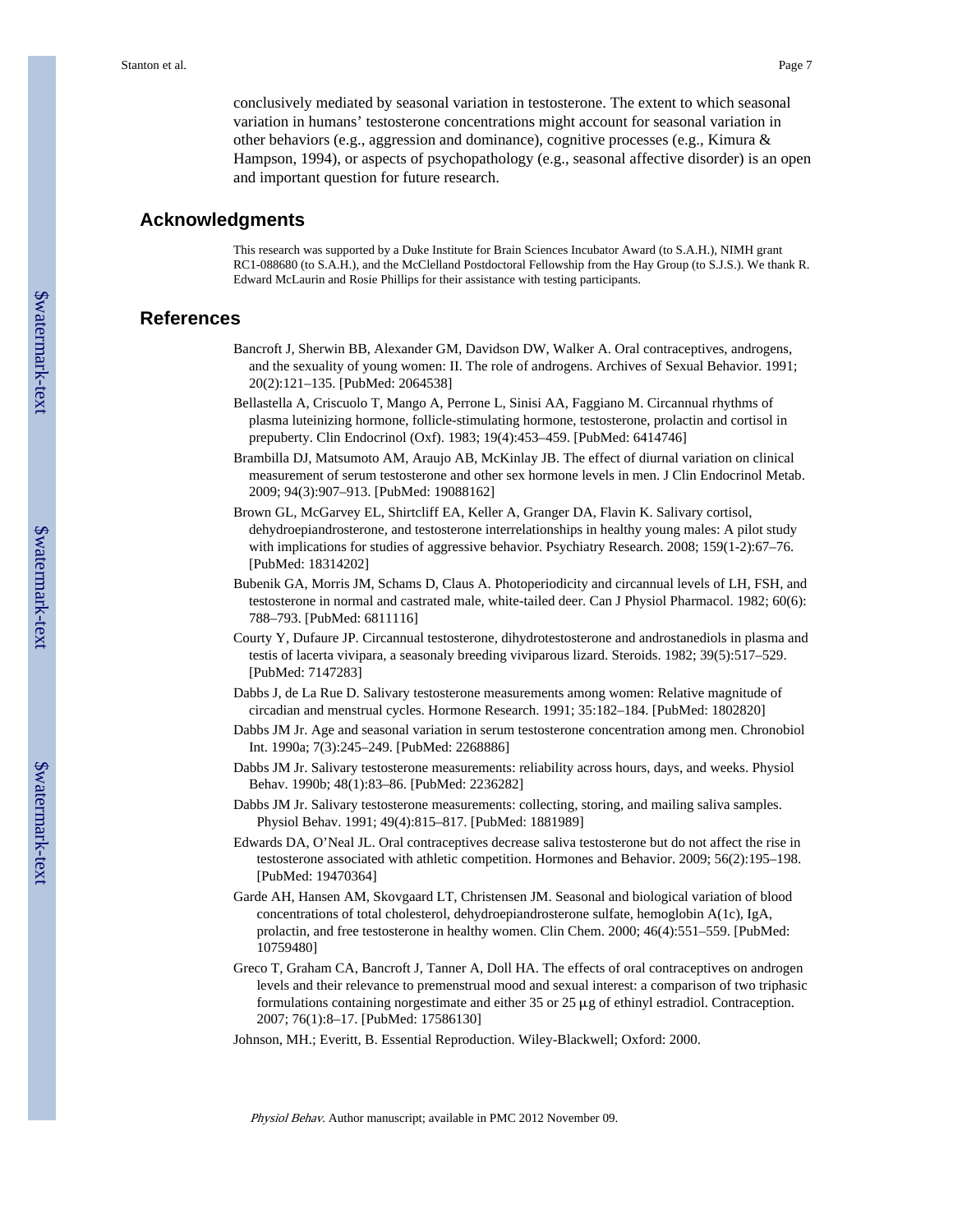- Josephs RA. Moving beyond dichotomies in research on oral contraceptives: a comment on Edwards and O'Neal. Horm Behav. 2009; 56(2):193–194. [PubMed: 19524585]
- Kimura D, Hampson E. Cognitive Pattern in Men and Women Is Influenced by Fluctuations in Sex-Hormones. Current Directions in Psychological Science. 1994; 3(2):57–61.
- Liening SH, Stanton SJ, Saini EK, Schultheiss OC. Salivary testosterone, cortisol, and progesterone: Two-week stability, interhormone correlations, and effects of time of day, menstrual cycle, and oral contraceptive use on steroid hormone levels. Physiology & Behavior. 2010; 99(1):8–16. [PubMed: 19833145]
- López HH, Hay AC, Conklin PH. Attractive men induce testosterone and cortisol release in women. Hormones and Behavior. 2009; 56(1):84–92. [PubMed: 19303881]
- Michael RP, Bonsall RW. A 3-year study of an annual rhythm in plasma androgen levels in male rhesus monkeys (Macaca mulatta) in a constant laboratory environment. J Reprod Fertil. 1977; 49(1):129–131. [PubMed: 401885]
- Moffat SD, Hampson E. A curvilinear relationship between testosterone and spatial cognition in humans: possible influence of hand preference. Psychoneuroendocrinology. 1996; 21(3):323–337. [PubMed: 8817730]
- Moffat SD, Hampson E. Salivary testosterone concentrations in left-handers: an association with cerebral language lateralization? Neuropsychology. 2000; 14(1):71–81. [PubMed: 10674799]
- Perry HM, Miller DK, Patrick P, Morley JE. Testosterone and leptin in older African-American men: Relationship to age, strength, function, and season. Metabolism. 2000; 49(8):1085–1091. [PubMed: 10954031]
- Prendergast, BJ.; Nelson, RJ.; Zucker, I. Mammalian seasonal rhythms: Behavior and neuroendocrine substrates. In: Pfaff, D.; Arnold, A.; Etgen, A.; Fahrbach, S.; Moss, R.; Rubin, R., editors. Hormones, Brain, and Behavior. Academic Press; San Diego, CA: 2002. p. 93-156.
- Prendergast, BJ.; Nelson, RJ.; Zucker, I. Mammalian seasonal rhythms: Behavior and neuroendocrine substrates. In: Arnold, AP.; Etgen, AM.; Fahrbach, SE.; Rubin, RT., editors. Hormones, Brain and Behavior. 2nd ed. Vol. Vol. 1. Academic Press; San Diego: 2009. p. 507-538.
- Riad-Fahmy D, Read GF, Walker RF, Griffiths K. Steroids in saliva for assessing endocrine function. Endocr Rev. 1982; 3(4):367–395. [PubMed: 6217969]
- Rizzi EL, Dalla-Zuanna G. The Seasonality of Conception. Demography. 2007; 44(4):705–728. [PubMed: 18232207]
- Schultheiss, OC.; Stanton, SJ. Assessment of salivary hormones. In: Harmon-Jones, E.; Beer, JS., editors. Methods in social neuroscience. NY Guilford Press; New York: 2009. p. 17-44.
- Schultheiss OC, Wirth MM, Torges CM, Pang JS, Villacorta MA, Welsh KM. Effects of implicit power motivation on men's and women's implicit learning and testosterone changes after social victory or defeat. J Pers Soc Psychol. 2005; 88(1):174–188. [PubMed: 15631583]
- Stanton SJ. The essential implications of gender in human behavioral endocrinology studies. Frontiers in Behavioral Neuroscience. 2011; 5:9. doi:10.3389/fnbeh.2011.00009. [PubMed: 21441984]
- Stanton SJ, Beehner JC, Saini EK, Kuhn CM, LaBar KS. Dominance, Politics, and Physiology: Voters' Testosterone Changes on the Night of the 2008 United States Presidential Election. PLoS One. 2009; 4(10)
- Stanton SJ, Edelstein RS. The physiology of women's power motive: Implicit power motivation is positively associated with estradiol levels in women. Journal of Research in Personality. 2009; 43(6):1109–1113.
- Stanton SJ, Mullette-Gillman ODA, McLaurin RE, Kuhn CM, LaBar KS, Platt ML, Huettel SA. Lowand High-Testosterone Individuals Exhibit Decreased Aversion to Economic Risk. Psychological Science. 2011; 22(4):447–453. [PubMed: 21393575]
- Stanton SJ, Schultheiss OC. The hormonal correlates of implicit power motivation. Journal of Research in Personality. 2009; 43(5):942–949. [PubMed: 20161646]
- Svartberg J, Jorde R, Sundsfjord J, Bonaa KH, Barrett-Connor E. Seasonal Variation of Testosterone and Waist to Hip Ratio in Men: The Tromso Study. J Clin Endocrinol Metab. 2003a; 88(7):3099– 3104. [PubMed: 12843149]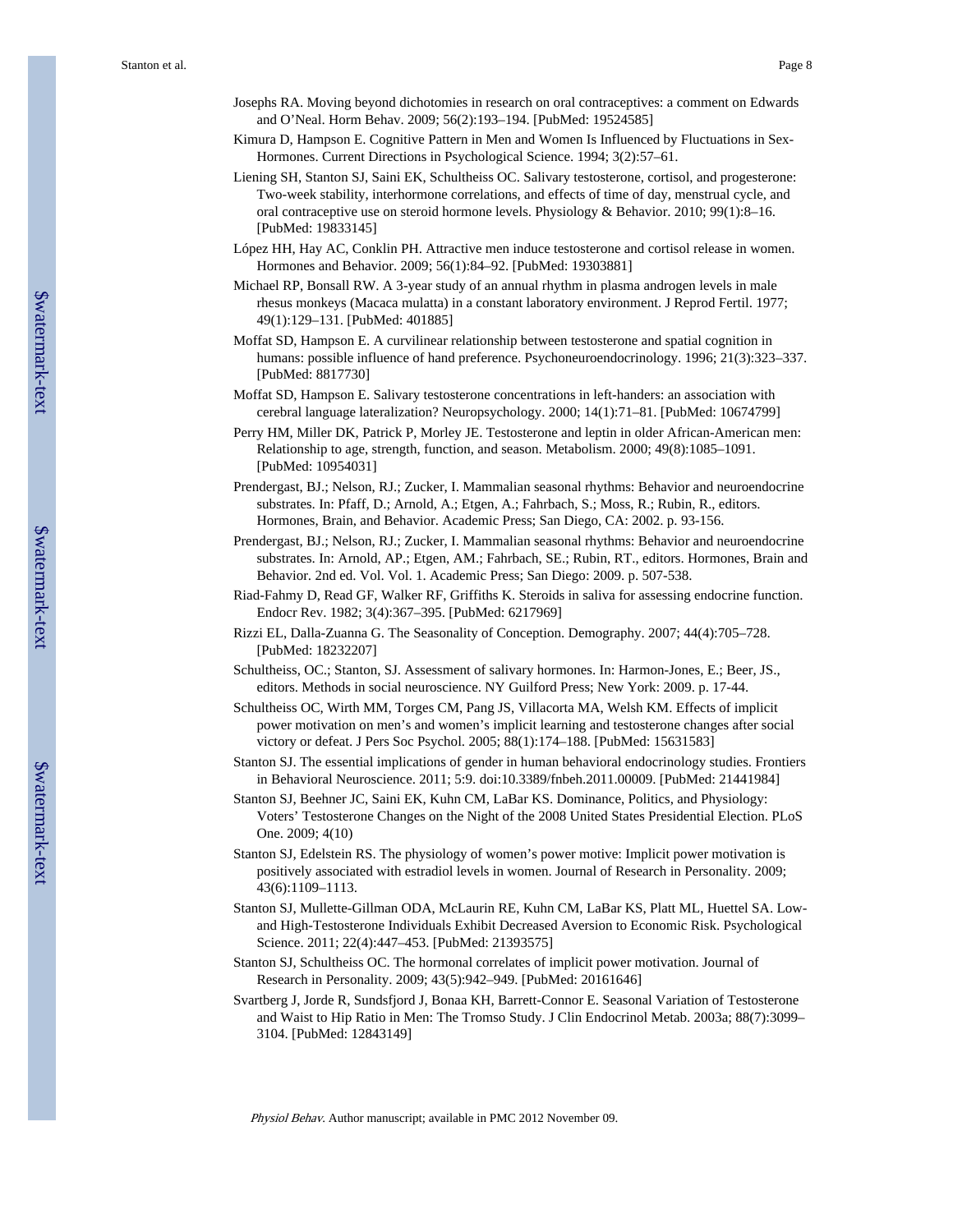- Svartberg J, Jorde R, Sundsfjord J, Bonaa KH, Barrett-Connor E. Seasonal variation of testosterone and waist to hip ratio in men: the Tromso study. J Clin Endocrinol Metab. 2003b; 88(7):3099– 3104. [PubMed: 12843149]
- Valero-Politi J, Fuentes-Arderiu X. Annual rhythmic variations of follitropin, lutropin, testosterone and sex-hormone-binding globulin in men. Clinica Chimica Acta. 1998; 271(1):57–71.
- van Anders SM, Goldey KL. Testosterone and partnering are linked via relationship status for women and [']relationship orientation' for men. Hormones and Behavior. 2010; 58(5):820–826. [PubMed: 20727357]
- van Anders SM, Hamilton LD, Schmidt N, Watson NV. Associations between testosterone secretion and sexual activity in women. Horm Behav. 2007; 51(4):477–482. [PubMed: 17320881]
- van Anders SM, Hampson E, Watson NV. Seasonality, waist-to-hip ratio, and salivary testosterone. Psychoneuroendocrinology. 2006; 31(7):895–899. [PubMed: 16675146]
- Wingfield JC, Hegner RE, Dufty AM Jr. Ball GF. The "Challenge Hypothesis": Theoretical Implications for Patterns of Testosterone Secretion, Mating Systems, and Breeding Strategies. American Naturalist. 1990; 136(6):829–846.
- Wisniewski AB, Nelson RJ. Seasonal variation in human functional cerebral lateralization and free testosterone concentrations. Brain Cogn. 2000; 43(1-3):429–438. [PubMed: 10857741]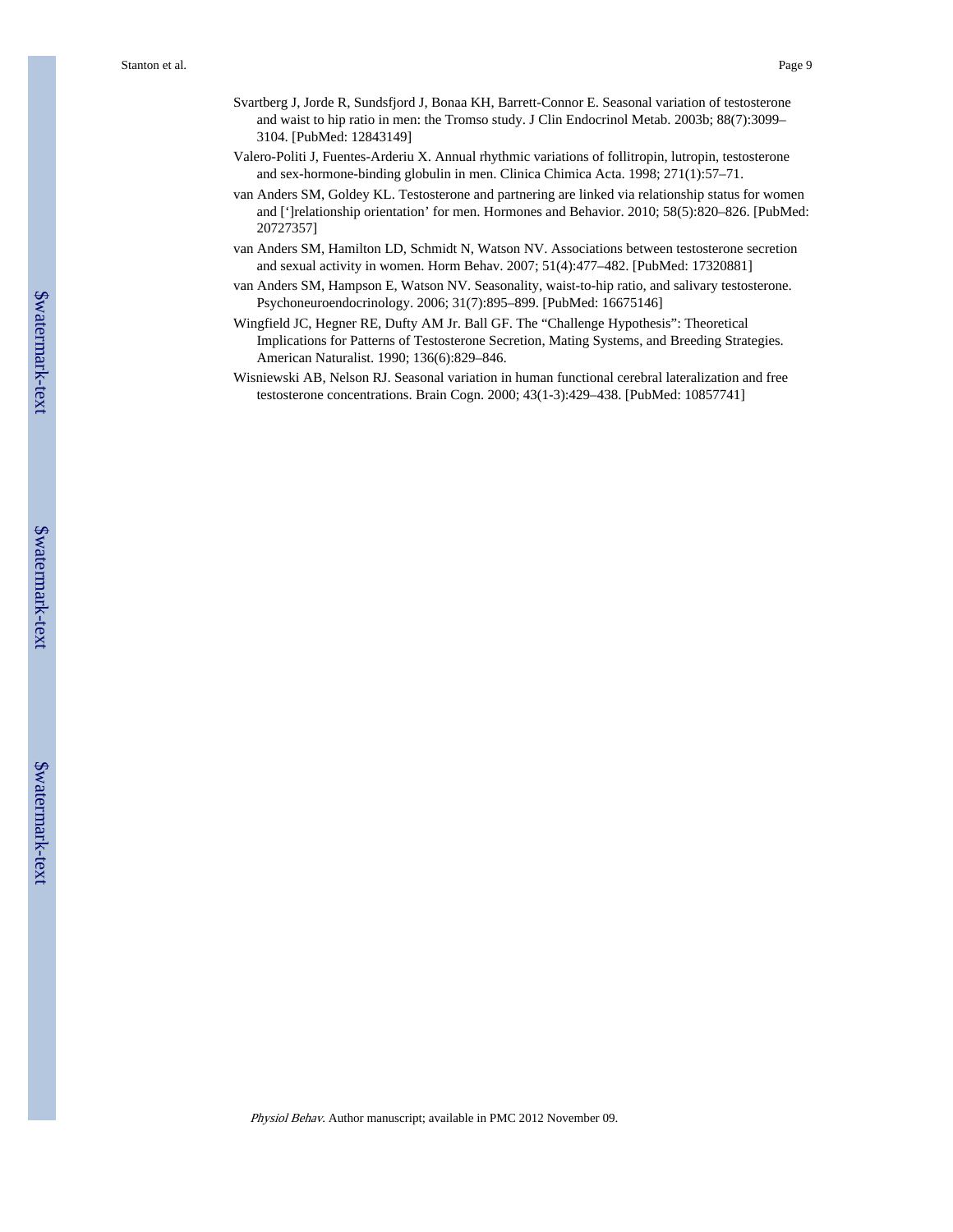#### **Highlights**

- Humans' endogenous testosterone concentrations vary over a number of temporal scales, with little known about variation longer than monthly cycles.

- The present data show that men and normally-cycling women displayed seasonal variation in salivary testosterone concentrations, such that testosterone concentrations are maximal in the fall and minimal in the summer.

- Women using hormonal contraceptives not only had consistently lower endogenous testosterone concentrations than normally-cycling women, but also showed a flatter seasonal testosterone profile.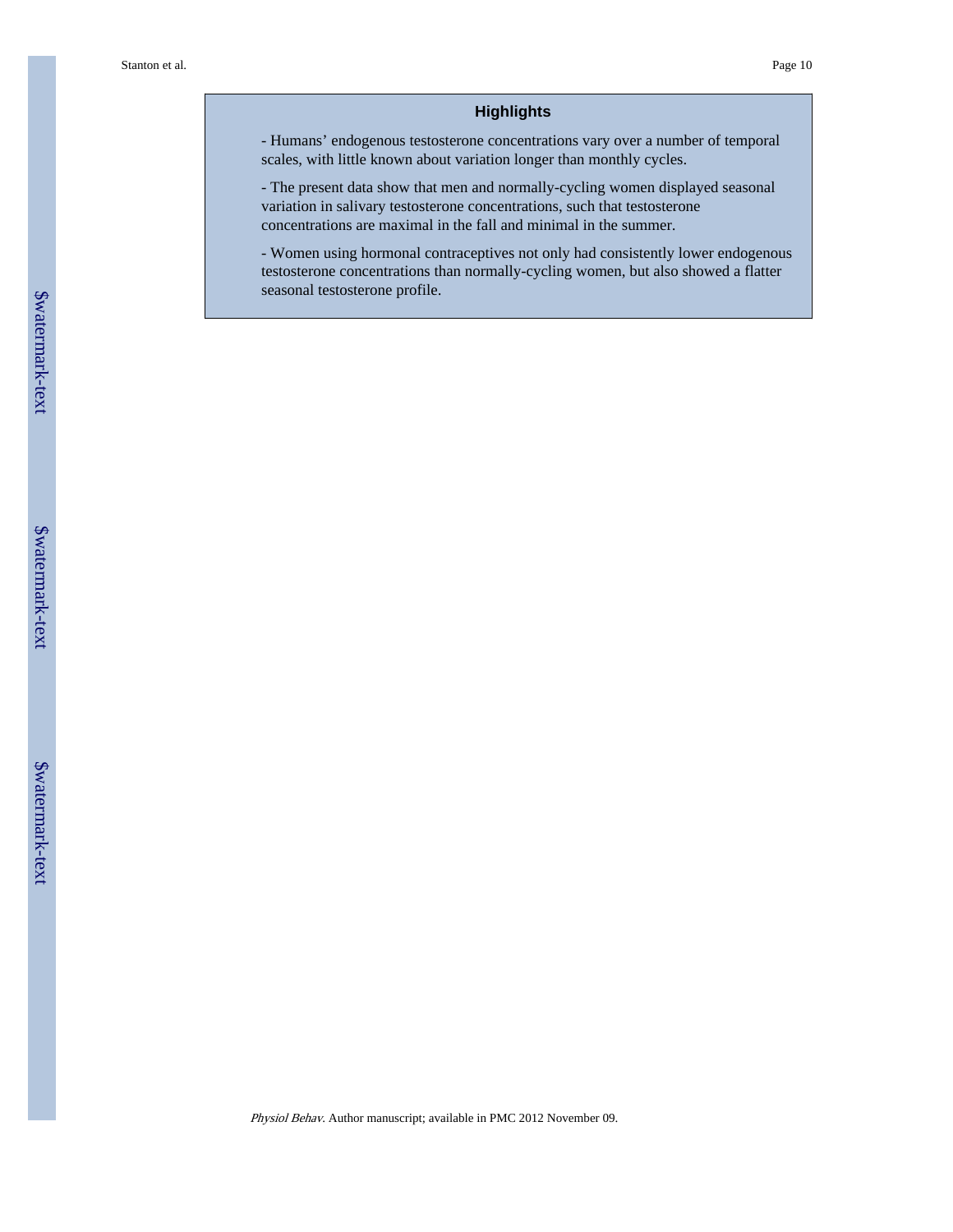

#### **Figure 1. Seasonal variation in salivary testosterone**

The means and standard errors of testosterone concentrations (in pg/mL) are depicted by month for men (Panel A), normally-cycling women (Panel B), and women taking hormonal contraceptives (Panel C). The horizontal, dotted lines represent the grand mean of testosterone within each panel. Month labels are in chronological order.